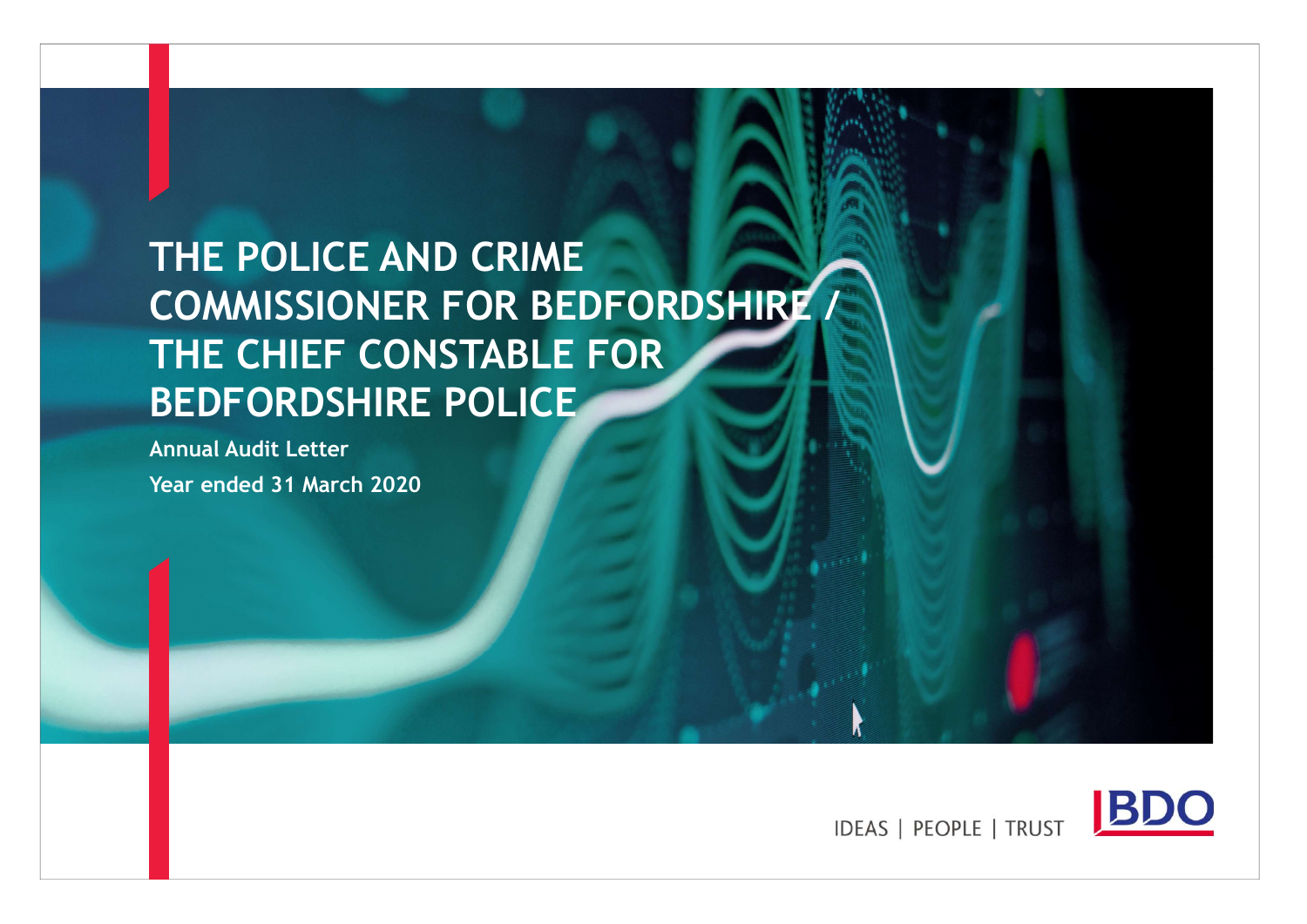### **EXECUTIVE SUMMARY**

### Purpose of the Annual Audit Letter

This Annual Audit Letter summarises the key issues arising from the work that we carried out in respect of the year ended 31 March 2020.

It is addressed to the Police and Crime Commissioner ("PCC") and the Chief Constable ("CC") but is also intended to communicate the key findings we have identified to key external stakeholders and members of the public.

### Responsibilities of auditors and the PCC and CC

It is the responsibility of the PCC and CC to ensure that proper arrangements are in place for the conduct of its business and that public money is safeguarded and properly accounted for.

or resources the National Audit Office is (NAO's) Code of Audit Practice<br>
The of resources or equiver and Crime Crime Conserve and crime Crime Crime Crime Conserve and crime Constant Crime<br>
(No Crime Crime Conserve and Cri Our responsibility is to plan and carry out an audit that meets the requirements of the National Audit Office's (NAO's) Code of Audit Practice (the Code). Under the Code, we are required to review and report on:

- Our opinion on the financial statements; and
- Whether the PCC and CC have made proper arrangements for securing economy, efficiency and effectiveness in their use of resources.

#### Audit conclusions

| <b>Audit conclusions</b>    |                                                                                                                                                                                                                                               |
|-----------------------------|-----------------------------------------------------------------------------------------------------------------------------------------------------------------------------------------------------------------------------------------------|
|                             |                                                                                                                                                                                                                                               |
| <b>Audit area</b>           | <b>Conclusion</b>                                                                                                                                                                                                                             |
| <b>Financial statements</b> | Unqualified opinion, with an<br>emphasis of matter in respect of<br>the valuation of land and<br>buildings, due to a material<br>uncertainty included in the final<br>valuation report by the PCC's<br>valuer. Issued on 30 November<br>2020. |

BDO LLP

19 February 2021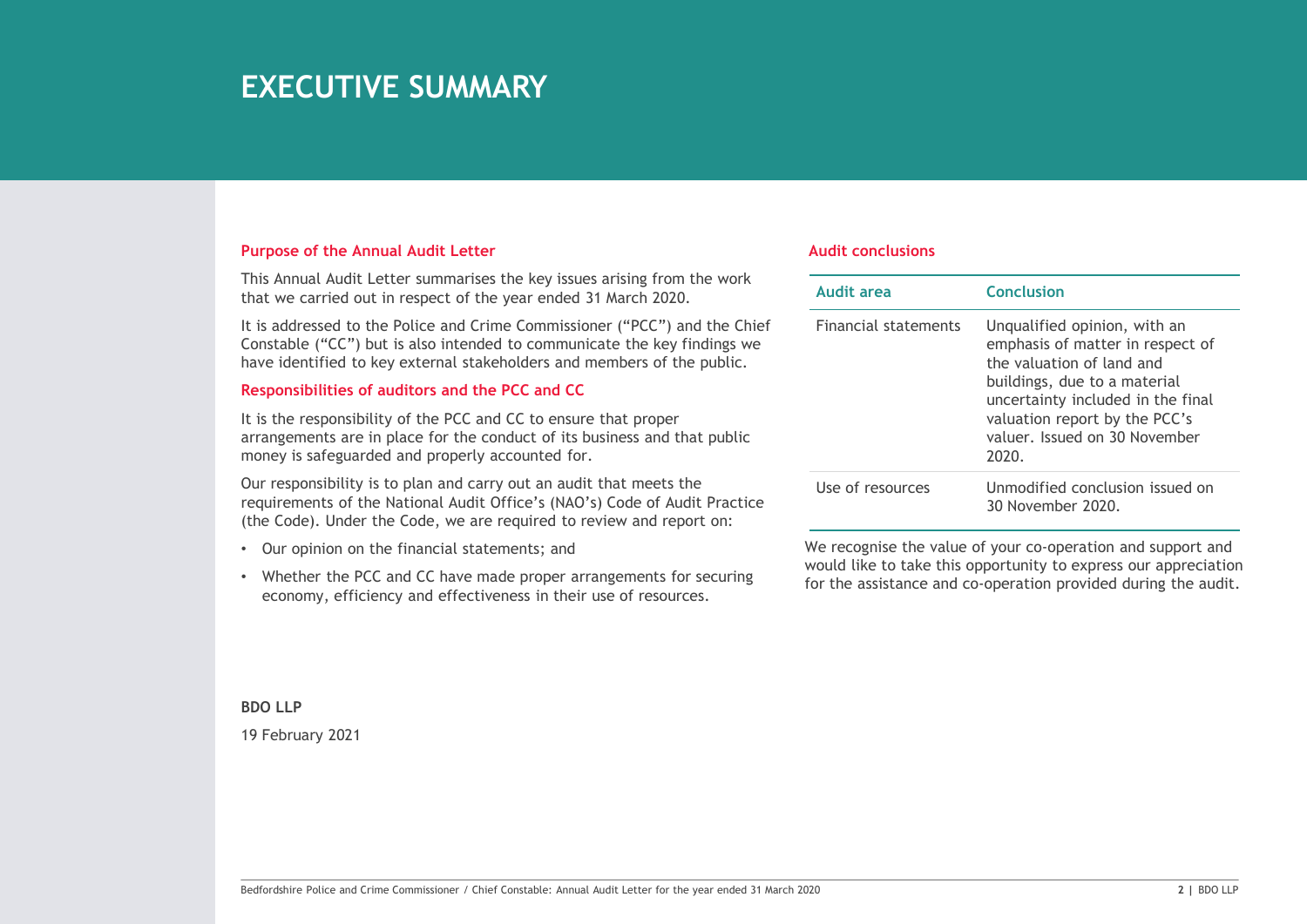#### Audit conclusion

- Give a true and fair view of the financial position and income and expenditure for the year
- Have been properly prepared in accordance with the CIPFA/LASAAC Code of Practice on Local Authority Accounting 2019/20.

#### Final materiality

### Material misstatements

### Unadjusted audit differences

| pension liability needing to be updated for the latest developments in<br>We issued an unqualified audit opinion on the financial statements.<br>the McCloud case.<br>This means that we consider that the financial statements:<br><b>Unadjusted audit differences</b><br>• Give a true and fair view of the financial position and income and<br>expenditure for the year<br>We identified unadjusted audit differences that, if adjusted, would<br>decrease the deficit on the provision of services by £93,000.<br>• Have been properly prepared in accordance with the<br>CIPFA/LASAAC Code of Practice on Local Authority Accounting<br>We reported these audit differences and the Joint Audit Committee<br>2019/20.<br>accepted management's decision not to amend the Statement of<br>Accounts for these differences because the impact was not material.<br><b>Final materiality</b><br>Final group materiality was determined based on 1.75% of the net<br>pension fund liability. This being £19.939 million. This materiality<br>figure was applied to the audit of the pension fund only.<br>Specific materiality for income and expenditure and other balance<br>sheet items was based on a benchmark of 1.75% of gross<br>expenditure. For the CC this materiality was £3.060 million.<br>The PCC had a specific materiality of £1.380 million, based on 1.75%<br>of gross assets.<br><b>ENTITY</b><br>I&E / other balance sheet<br><b>Materiality - Pension Fund</b><br>Pension fund clearly trivial<br>Specific materiality - I&E /<br>other balance sheet items<br>threshold<br>items clearly trivial<br>threshold<br>19,939,000<br>995,000<br>3,229,000<br>161,000<br>Group |
|-------------------------------------------------------------------------------------------------------------------------------------------------------------------------------------------------------------------------------------------------------------------------------------------------------------------------------------------------------------------------------------------------------------------------------------------------------------------------------------------------------------------------------------------------------------------------------------------------------------------------------------------------------------------------------------------------------------------------------------------------------------------------------------------------------------------------------------------------------------------------------------------------------------------------------------------------------------------------------------------------------------------------------------------------------------------------------------------------------------------------------------------------------------------------------------------------------------------------------------------------------------------------------------------------------------------------------------------------------------------------------------------------------------------------------------------------------------------------------------------------------------------------------------------------------------------------------------------------------------------------------------------------------------------------------------------------|
|                                                                                                                                                                                                                                                                                                                                                                                                                                                                                                                                                                                                                                                                                                                                                                                                                                                                                                                                                                                                                                                                                                                                                                                                                                                                                                                                                                                                                                                                                                                                                                                                                                                                                                 |
|                                                                                                                                                                                                                                                                                                                                                                                                                                                                                                                                                                                                                                                                                                                                                                                                                                                                                                                                                                                                                                                                                                                                                                                                                                                                                                                                                                                                                                                                                                                                                                                                                                                                                                 |
|                                                                                                                                                                                                                                                                                                                                                                                                                                                                                                                                                                                                                                                                                                                                                                                                                                                                                                                                                                                                                                                                                                                                                                                                                                                                                                                                                                                                                                                                                                                                                                                                                                                                                                 |
|                                                                                                                                                                                                                                                                                                                                                                                                                                                                                                                                                                                                                                                                                                                                                                                                                                                                                                                                                                                                                                                                                                                                                                                                                                                                                                                                                                                                                                                                                                                                                                                                                                                                                                 |
|                                                                                                                                                                                                                                                                                                                                                                                                                                                                                                                                                                                                                                                                                                                                                                                                                                                                                                                                                                                                                                                                                                                                                                                                                                                                                                                                                                                                                                                                                                                                                                                                                                                                                                 |
|                                                                                                                                                                                                                                                                                                                                                                                                                                                                                                                                                                                                                                                                                                                                                                                                                                                                                                                                                                                                                                                                                                                                                                                                                                                                                                                                                                                                                                                                                                                                                                                                                                                                                                 |
|                                                                                                                                                                                                                                                                                                                                                                                                                                                                                                                                                                                                                                                                                                                                                                                                                                                                                                                                                                                                                                                                                                                                                                                                                                                                                                                                                                                                                                                                                                                                                                                                                                                                                                 |
|                                                                                                                                                                                                                                                                                                                                                                                                                                                                                                                                                                                                                                                                                                                                                                                                                                                                                                                                                                                                                                                                                                                                                                                                                                                                                                                                                                                                                                                                                                                                                                                                                                                                                                 |
| Police and Crime<br>1,380,000<br>69,000<br>$\overline{\phantom{a}}$<br>Commissioner for<br>Bedfordshire                                                                                                                                                                                                                                                                                                                                                                                                                                                                                                                                                                                                                                                                                                                                                                                                                                                                                                                                                                                                                                                                                                                                                                                                                                                                                                                                                                                                                                                                                                                                                                                         |
| 19,935,000<br>153,000<br>The Chief Constable of<br>995,000<br>3,060,000<br><b>Bedfordshire Police</b>                                                                                                                                                                                                                                                                                                                                                                                                                                                                                                                                                                                                                                                                                                                                                                                                                                                                                                                                                                                                                                                                                                                                                                                                                                                                                                                                                                                                                                                                                                                                                                                           |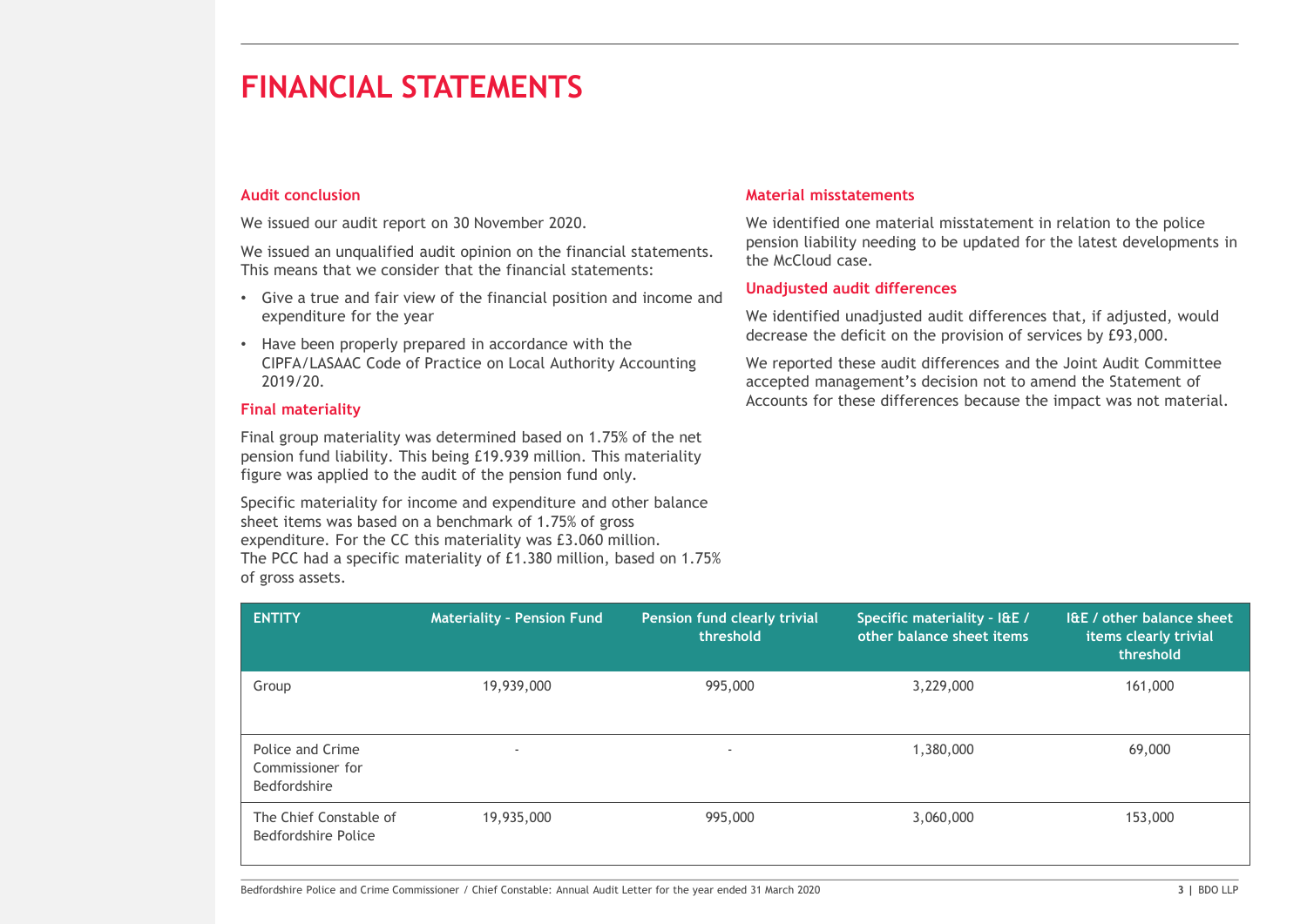| <b>FINANCIAL STATEMENTS</b>                                                                                                  |                                                                                                                                                                                                                                                                                                                                                                                                                                                                                                                                                    |                                                                                                                                                                                                                                                             |  |
|------------------------------------------------------------------------------------------------------------------------------|----------------------------------------------------------------------------------------------------------------------------------------------------------------------------------------------------------------------------------------------------------------------------------------------------------------------------------------------------------------------------------------------------------------------------------------------------------------------------------------------------------------------------------------------------|-------------------------------------------------------------------------------------------------------------------------------------------------------------------------------------------------------------------------------------------------------------|--|
|                                                                                                                              |                                                                                                                                                                                                                                                                                                                                                                                                                                                                                                                                                    |                                                                                                                                                                                                                                                             |  |
| the efforts of the audit team.                                                                                               |                                                                                                                                                                                                                                                                                                                                                                                                                                                                                                                                                    | We set out below the risks that had the greatest effect on our audit strategy, the allocation of resources in the audit, and the direction of                                                                                                               |  |
| <b>Risk description</b>                                                                                                      | How the risk was addressed by our audit                                                                                                                                                                                                                                                                                                                                                                                                                                                                                                            | <b>Results</b>                                                                                                                                                                                                                                              |  |
| Management<br>override of controls                                                                                           | We carried out the following planned audit<br>procedures:                                                                                                                                                                                                                                                                                                                                                                                                                                                                                          | We used our data analytics tools to inspect journals processed<br>throughout the year and as part of the financial reporting close                                                                                                                          |  |
| Auditing standards<br>presume that<br>management is in a<br>unique position to<br>perpetrate fraud by<br>overriding controls | • Reviewed and verified journal entries made in<br>the year, agreeing the journals to supporting<br>documentation. We determined key risk<br>characteristics to filter the population of<br>journals. We used our IT team to assist with<br>the journal extraction<br>• Reviewed estimates and judgements applied<br>by management in the financial statements to<br>assess their appropriateness and the existence<br>of any systematic bias<br>• Reviewed unadjusted audit differences for<br>indications of bias or deliberate<br>misstatement. | process for any unusual transactions.<br>We identified a number of journal entries that we considered to<br>be high risk. All were agreed to supporting documentation, with<br>appropriate explanations obtained for all journals identified.               |  |
|                                                                                                                              |                                                                                                                                                                                                                                                                                                                                                                                                                                                                                                                                                    | We assessed and corroborated significant management estimates<br>and judgements in the following key areas:                                                                                                                                                 |  |
|                                                                                                                              |                                                                                                                                                                                                                                                                                                                                                                                                                                                                                                                                                    | - Depreciation/Amortisation                                                                                                                                                                                                                                 |  |
|                                                                                                                              |                                                                                                                                                                                                                                                                                                                                                                                                                                                                                                                                                    | - Accruals and accrued income                                                                                                                                                                                                                               |  |
|                                                                                                                              |                                                                                                                                                                                                                                                                                                                                                                                                                                                                                                                                                    | - Valuation of land and buildings                                                                                                                                                                                                                           |  |
|                                                                                                                              |                                                                                                                                                                                                                                                                                                                                                                                                                                                                                                                                                    | - Pension liability<br>- Going concern assumptions                                                                                                                                                                                                          |  |
|                                                                                                                              |                                                                                                                                                                                                                                                                                                                                                                                                                                                                                                                                                    | We found no evidence of management override in these<br>estimates.                                                                                                                                                                                          |  |
| <b>Expenditure cut-off</b>                                                                                                   | We checked that expenditure had been                                                                                                                                                                                                                                                                                                                                                                                                                                                                                                               | Our audit work on expenditure cut off did not identify any                                                                                                                                                                                                  |  |
| For public sector<br>bodies the risk of<br>fraud related to<br>expenditure is<br>relevant.                                   | recognised in the correct accounting period by<br>substantively testing an increased sample of<br>expenditure items around year-end.                                                                                                                                                                                                                                                                                                                                                                                                               | issues. We tested a sample of items around the year-end,<br>agreeing them to supporting documentation, and confirmed that<br>the expenditure had been recognised in the correct year, with<br>accruals/creditors or prepayments recognised where necessary. |  |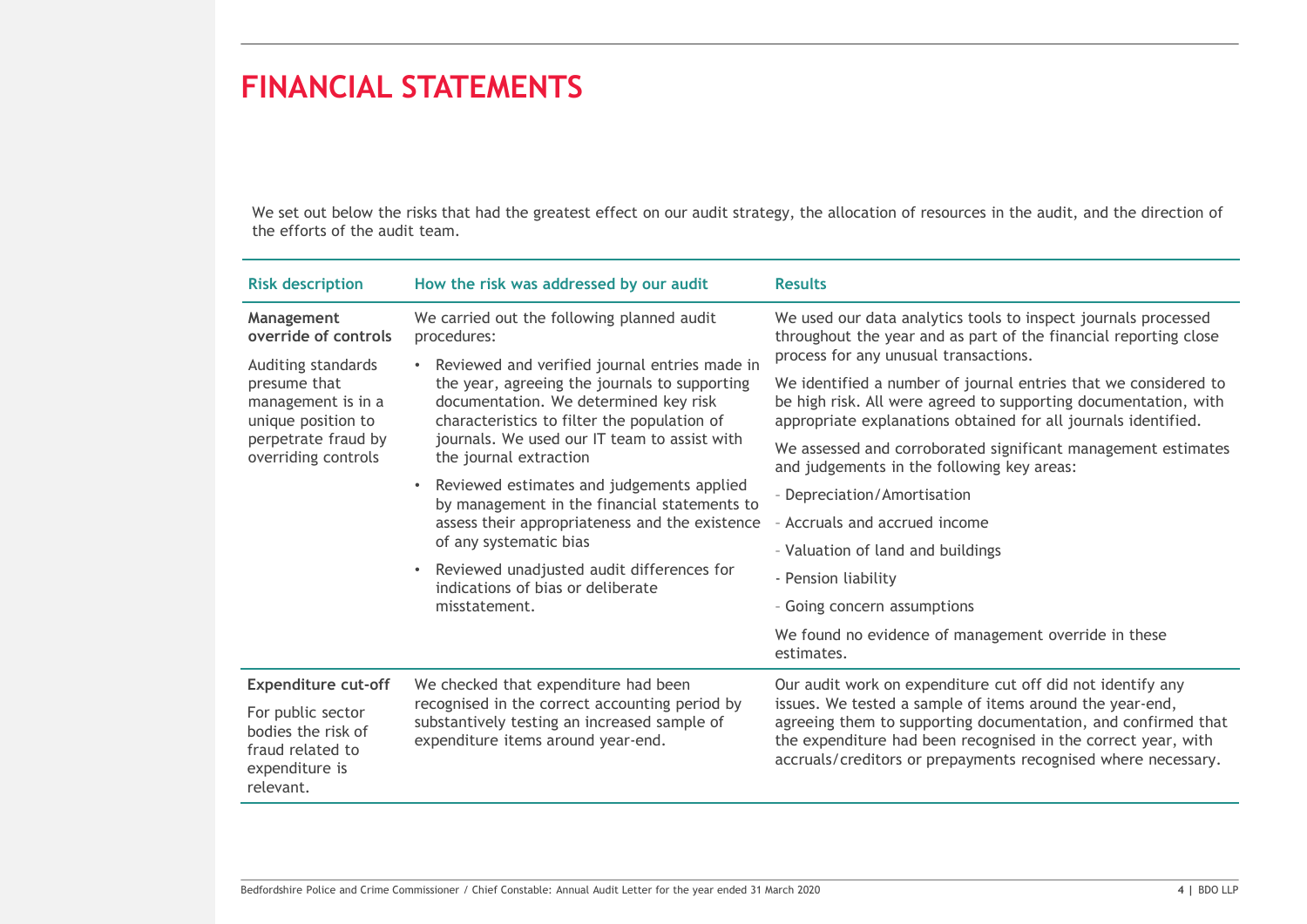| <b>Risk description</b>                                                                   | How the risk was addressed by our audit                                                                                                                       | <b>Results</b>                                                                                                                                                                                                                  |  |
|-------------------------------------------------------------------------------------------|---------------------------------------------------------------------------------------------------------------------------------------------------------------|---------------------------------------------------------------------------------------------------------------------------------------------------------------------------------------------------------------------------------|--|
| Valuation of non-<br>current assets                                                       | We carried out the following planned audit<br>procedures:                                                                                                     | From our review of the instructions provided to the valuer<br>and our assessment of the expertise of the valuer, we                                                                                                             |  |
| The valuation of non-<br>current assets is a<br>significant risk as it<br>involves a high | Reviewed the instructions provided to the valuer<br>and the valuer's skills and expertise in order to<br>determine if we can rely on the management<br>expert | satisfied ourselves that we could rely on their work.<br>We checked that the basis of the valuation for each asset<br>was appropriate and looked at the assumptions and input<br>data that informed the valuation.              |  |
| degree of estimation<br>uncertainty.                                                      | • Confirmed that the basis of valuation for assets<br>valued in year is appropriate based on their usage                                                      | As part of our testing in this area, we noted that the<br>property, plant and equipment note did not agree to the                                                                                                               |  |
|                                                                                           | • Reviewed the accuracy and completeness of<br>information provided to the valuer, such as floor<br>areas                                                     | fixed asset register, due to misclassifications between lines<br>in the disclosure. This did not impact the overall net book<br>value presented in the draft accounts. Management updated<br>the disclosure note appropriately. |  |
|                                                                                           | • Reviewed assumptions used by the valuer and<br>movements against relevant indices for similar<br>classes of assets                                          | The valuer included a material uncertainty statement in their<br>final valuation reports in respect of the year-end valuations,                                                                                                 |  |
|                                                                                           | • Followed up on valuation movements that appear<br>unusual                                                                                                   | in light of circumstances surrounding coronavirus. We<br>included an Emphasis of Matter in our audit report to<br>highlight this uncertainty.                                                                                   |  |
|                                                                                           | • Confirmed that assets not specifically valued in<br>the year have been assessed to ensure their<br>reported values remained materially correct.             |                                                                                                                                                                                                                                 |  |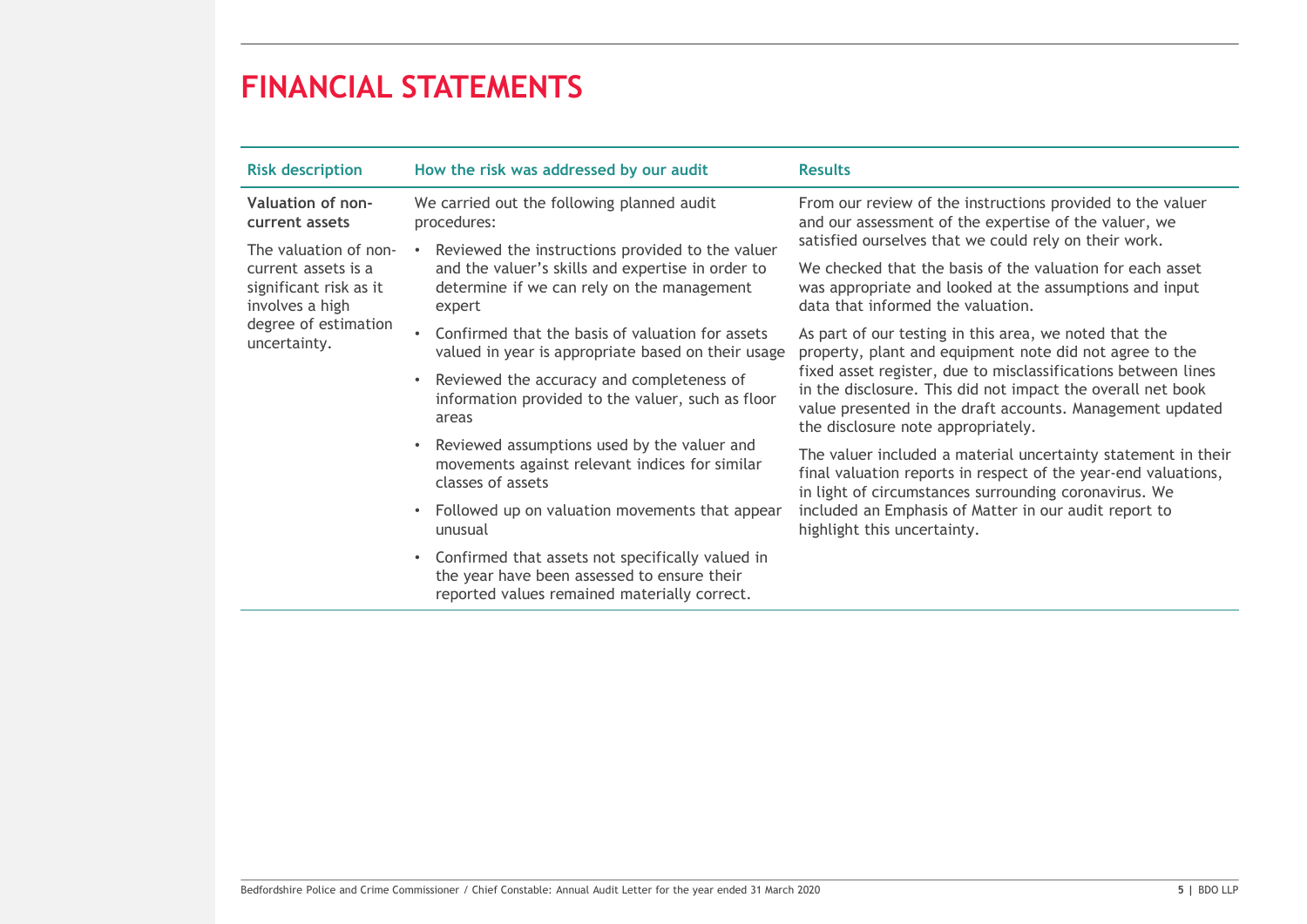| <b>Risk description</b>                                           | How the risk was addressed by our audit                                                                                                                                             | <b>Results</b>                                                                                                                                                                                                                                                                                                                                                                                                    |  |
|-------------------------------------------------------------------|-------------------------------------------------------------------------------------------------------------------------------------------------------------------------------------|-------------------------------------------------------------------------------------------------------------------------------------------------------------------------------------------------------------------------------------------------------------------------------------------------------------------------------------------------------------------------------------------------------------------|--|
| <b>Valuation of Pension</b><br>Liability                          | We carried out the following planned audit<br>procedures:                                                                                                                           | We requested that a revised actuary report be obtained that<br>takes into consideration the proposed remedy for the McCloud<br>Judgement. This led to a £12.470 million reduction in the police<br>pension liability with £12.240 million of this being adjusted<br>through the comprehensive income and expenditure statement.                                                                                   |  |
| The valuation of the<br>pension liability is a                    | • Agreed the disclosures to the information<br>provided by the pension fund actuary                                                                                                 |                                                                                                                                                                                                                                                                                                                                                                                                                   |  |
| significant risk as it<br>involves a high<br>degree of estimation | Reviewed the competence of the<br>management expert (actuary)                                                                                                                       | We also identified misclassification issues where the figures<br>disclosed for LGPS did not agree directly to the IAS 19 report.                                                                                                                                                                                                                                                                                  |  |
| uncertainty                                                       | Reviewed the reasonableness of the<br>assumptions used in the calculation against                                                                                                   | Management amended the disclosures.                                                                                                                                                                                                                                                                                                                                                                               |  |
|                                                                   | other local government actuaries and other<br>observable data                                                                                                                       | From our assessment of the expertise of the actuaries, we are<br>satisfied that we can rely on their work.                                                                                                                                                                                                                                                                                                        |  |
|                                                                   | Reviewed the controls in place for providing<br>accurate membership data to the actuary                                                                                             | We compared the key financial and demographic assumptions<br>used by the actuary, to an acceptable range provided by a<br>consulting actuary commissioned for local public auditors by the<br>NAO. We considered that the assumptions and methodology used<br>by the Pension Fund actuary were appropriate, and resulted in<br>an estimate of the net pension liability which falls within a<br>reasonable range. |  |
|                                                                   | • Contacted the pension fund auditor for the<br>Local Government pension scheme and the<br>pension fund administrator for the Police<br>pension schemes, requesting confirmation of |                                                                                                                                                                                                                                                                                                                                                                                                                   |  |
|                                                                   | the controls in place for providing accurate<br>membership data to the actuary and testing<br>of that data                                                                          | The auditor of the Bedfordshire Pension Scheme (LGPS) provided<br>their assurance letter and highlighted immaterial errors in the<br>asset values, which were reported as unadjusted misstatements.                                                                                                                                                                                                               |  |
|                                                                   | • Checked that any significant changes in<br>membership data had been communicated to<br>the actuary.                                                                               |                                                                                                                                                                                                                                                                                                                                                                                                                   |  |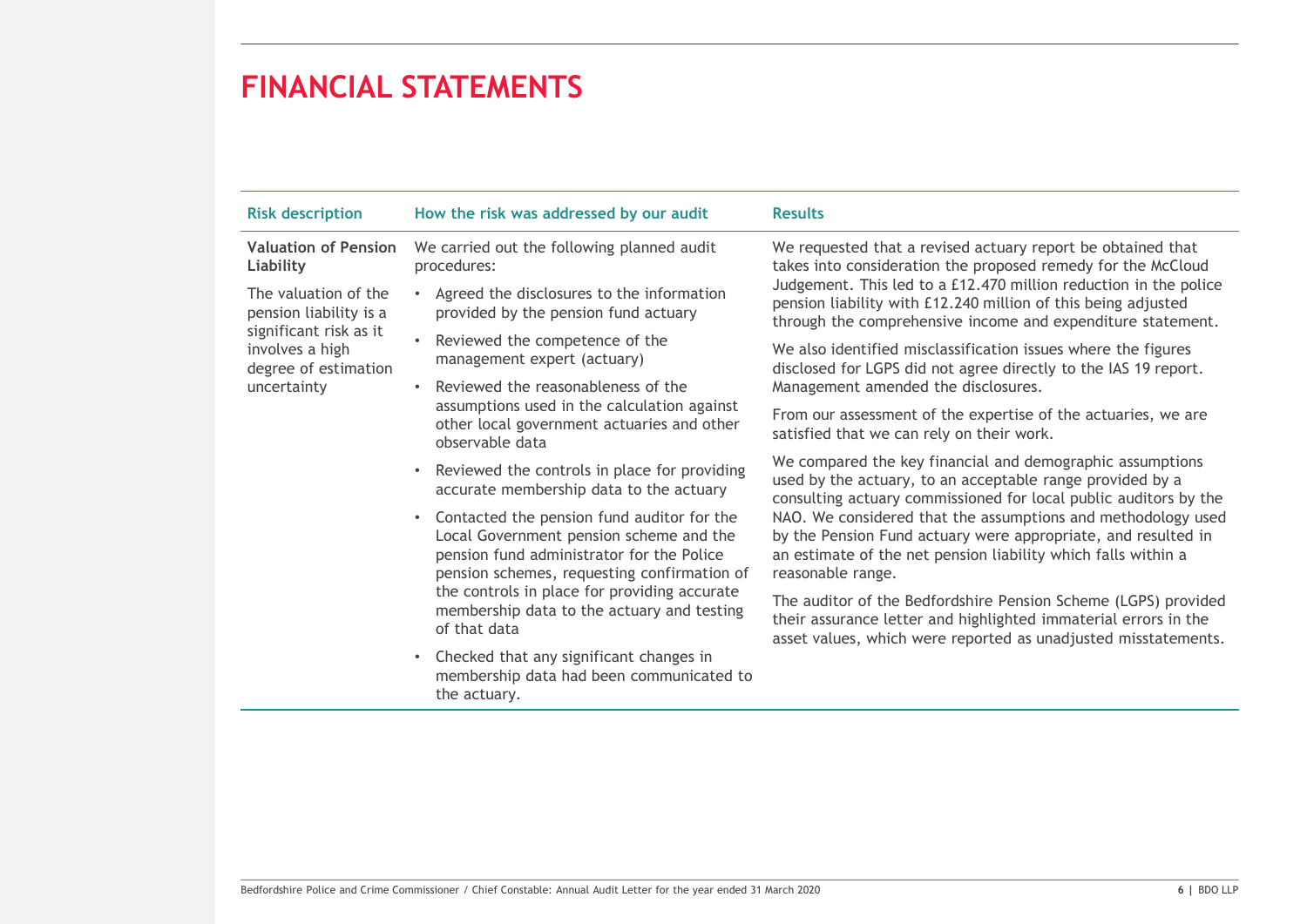### USE OF RESOURCES

### Audit conclusion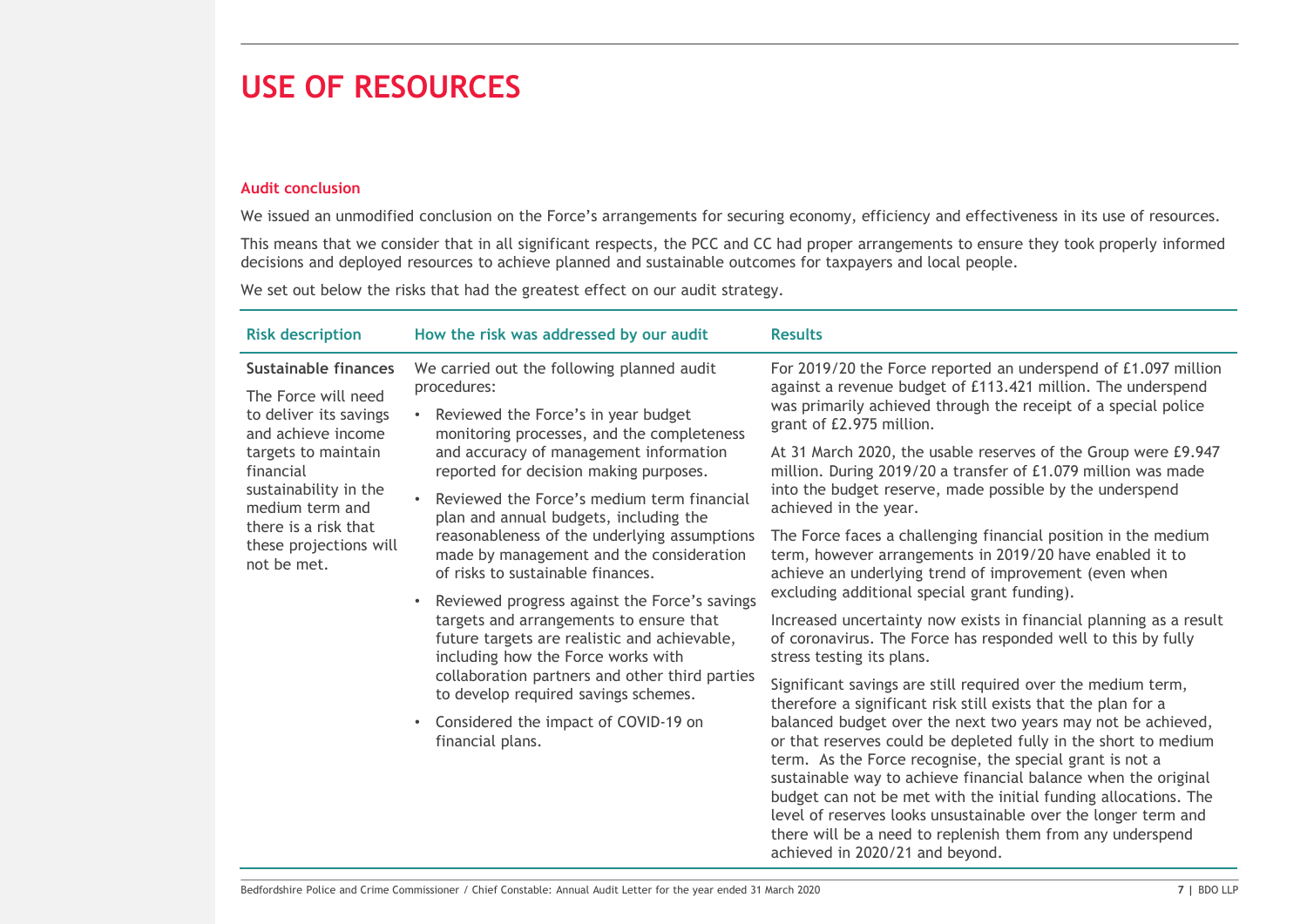### REPORTS ISSUED AND FEES

### Fees summary

| <b>REPORTS ISSUED AND FEES</b>                 |          |         |                         |                                                                                                                   |
|------------------------------------------------|----------|---------|-------------------------|-------------------------------------------------------------------------------------------------------------------|
|                                                |          |         |                         |                                                                                                                   |
|                                                |          |         |                         |                                                                                                                   |
| <b>Fees summary</b>                            |          |         |                         |                                                                                                                   |
|                                                | 2019/20  | 2018/19 |                         |                                                                                                                   |
|                                                | £        | £       |                         |                                                                                                                   |
| Audit fee                                      | £50,443  | £34,104 |                         | <sup>1</sup> The PSAA scale fee is largely based on the<br>historical position and so, it does not reflect any of |
| Police and Crime Commissioner for Bedfordshire | £22,554  | £22,554 |                         | the changes in audit scope and depth linked to                                                                    |
| The Chief Constable for Bedfordshire Police    | £11,550  | £11,550 |                         | current audit requirements for property, plant and<br>equipment or pensions liability valuation work. An          |
| Proposed Amendment                             | £16,3291 |         |                         | additional fee has been proposed for 2019/20 to<br>cover the costs associated with increased                      |
| Non-audit assurance services                   |          |         | agreed with management. | regulatory requirements. This fee is still being                                                                  |
| <b>Total fees</b>                              | £50,443  | £34,104 |                         |                                                                                                                   |
|                                                |          |         |                         |                                                                                                                   |
| <b>Communication</b>                           |          |         |                         |                                                                                                                   |
|                                                |          |         | Date (to be)            |                                                                                                                   |
| <b>Communication</b>                           |          |         | communicated            | To whom                                                                                                           |
| Audit Planning Report                          |          |         | March 2020              | Joint Audit Committee                                                                                             |
| Final Audit Completion report                  |          |         | November 2020           | Joint Audit Committee                                                                                             |
| Annual Audit Letter                            |          |         | March 2021              | Joint Audit Committee                                                                                             |

#### **Communication**

| <b>Communication</b>                                                                                               |                              |                       |
|--------------------------------------------------------------------------------------------------------------------|------------------------------|-----------------------|
| Communication                                                                                                      | Date (to be)<br>communicated | To whom               |
| Audit Planning Report                                                                                              | March 2020                   | Joint Audit Committee |
| Final Audit Completion report                                                                                      | November 2020                | Joint Audit Committee |
| Annual Audit Letter                                                                                                | March 2021                   | Joint Audit Committee |
|                                                                                                                    |                              |                       |
|                                                                                                                    |                              |                       |
| Bedfordshire Police and Crime Commissioner / Chief Constable: Annual Audit Letter for the year ended 31 March 2020 |                              | 8   BDO LLP           |